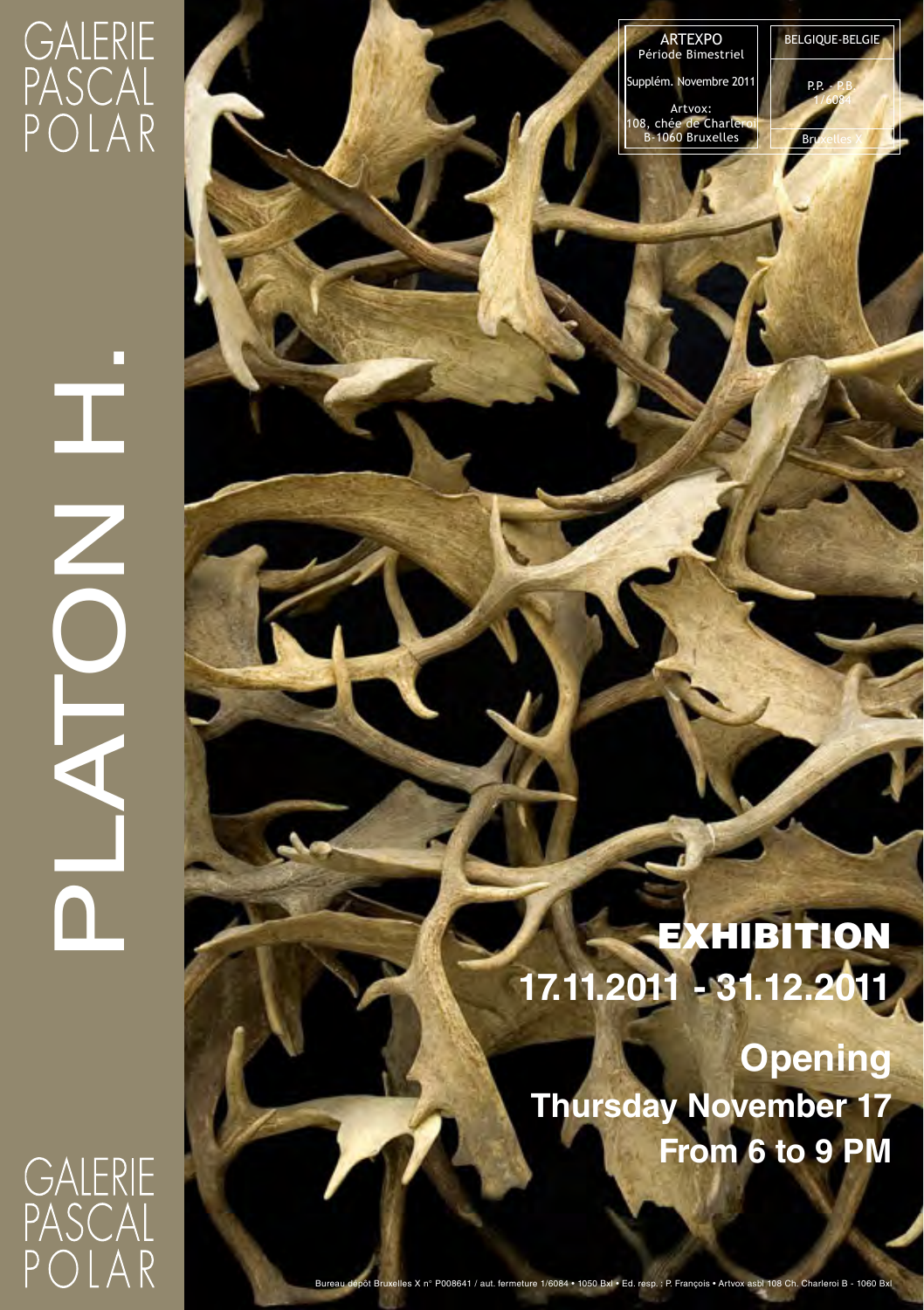# **GALERIE** PASCAL  $OIAR$

Open Tuesday to<br>Saturday 2 to 7 pm<br>108 Chaussée de Charleroi<br>1060 Bruxelles Belgium<br>Tél 32/2/537 81 36<br>Gsm 0477/25 26 92<br>pp@pascalpolar.be

### **PLATON HADJIMICHALIS**



*The Crusaders, 2008, Mixed Media, 120 x 120 cm*

### **LES NATURES MORTES DE PLATON**

### **17.11.2011 - 31.12.2011**

Pascal Polar a le plaisir de vous inviter Pascal Polar nodigt u persoonlijk uit Pascal Polar kindly invites you

Vernissage jeudi 17 novembre de 18h à 21h Opening donderdag 17 november van 18u tot 21u Opening thursday November 17th from 6 to 9pm

Editions Artvox, 108 ch. de Charleroi, 1060 Bruxelles, Belgium.

Layout : Flore Durand, Rémi Robaye

Cover 1 : Halte, tu cerf trop fort, 2008, Mixed Media, 110 x 150 x 45 cm

pour fakir mexicain, 2006, Mixed Media, 52 x 60 x 52 cm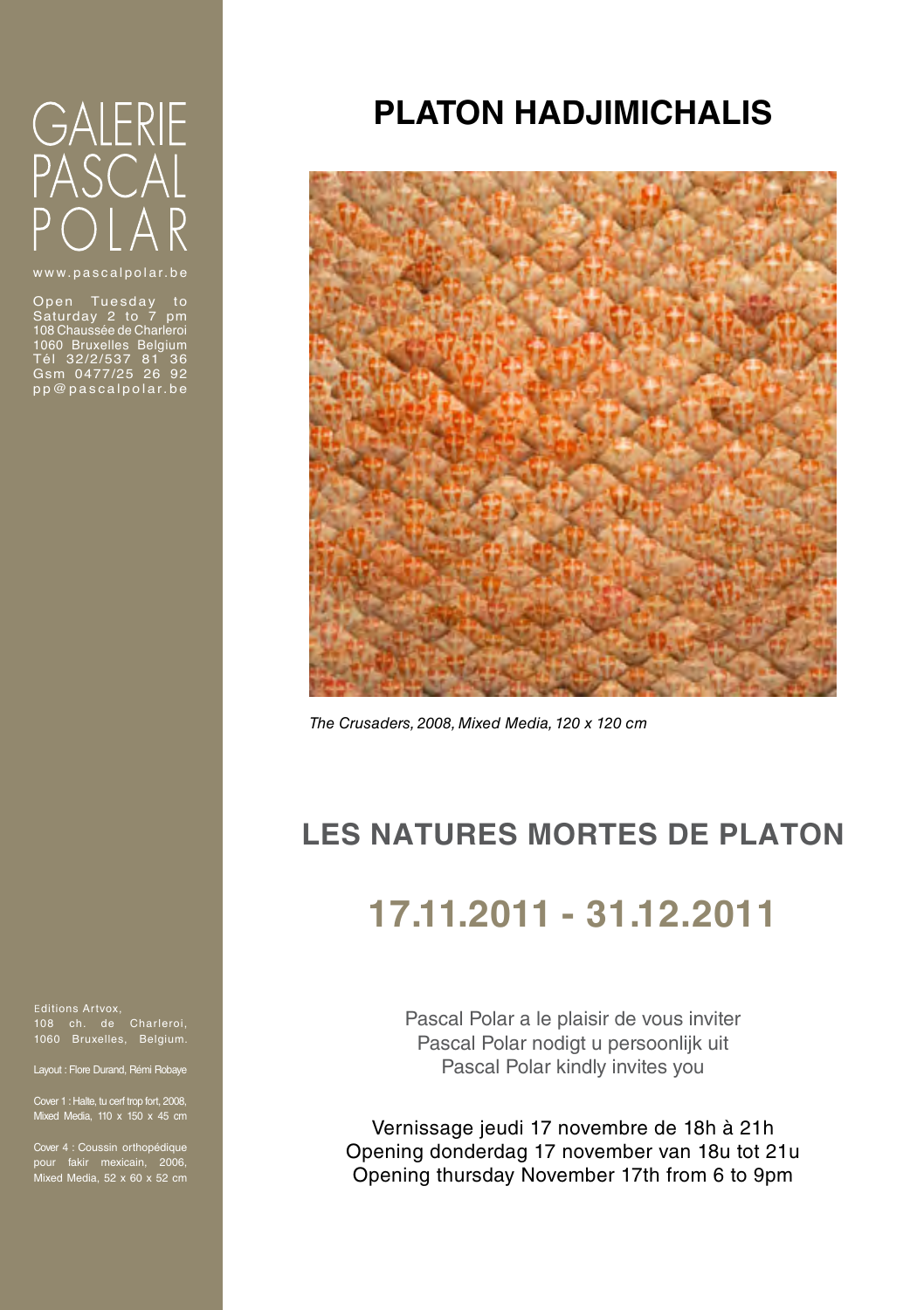

*The last fishes of the 19th12 market before its destruction, 2007, Mixed Media, 120 x 120 cm*

es « natures mortes » de Platon Alexis Hadjimichalis, trophées de matériaux naturels collectés aux quatre coins du monde, conjuguent l'approche du scientifique qui trie, classe, inventorie le réel et de l'artiste qui met en lumière, extrapole, rend « visible ». On peut parler à leur propos de tableaux abstraits sans brosses ni pinceaux. Les éléments organiques - moissons de plumes, poils, coquilles d'œufs, carapaces, écailles de poisson, cartilages… qu'il agence avec subtilité, lisière contre lisière - définissent un dessin puissant, une structure dynamique empruntée à l'artiste français François Morellet connu pour ses assemblages de traits de lumière.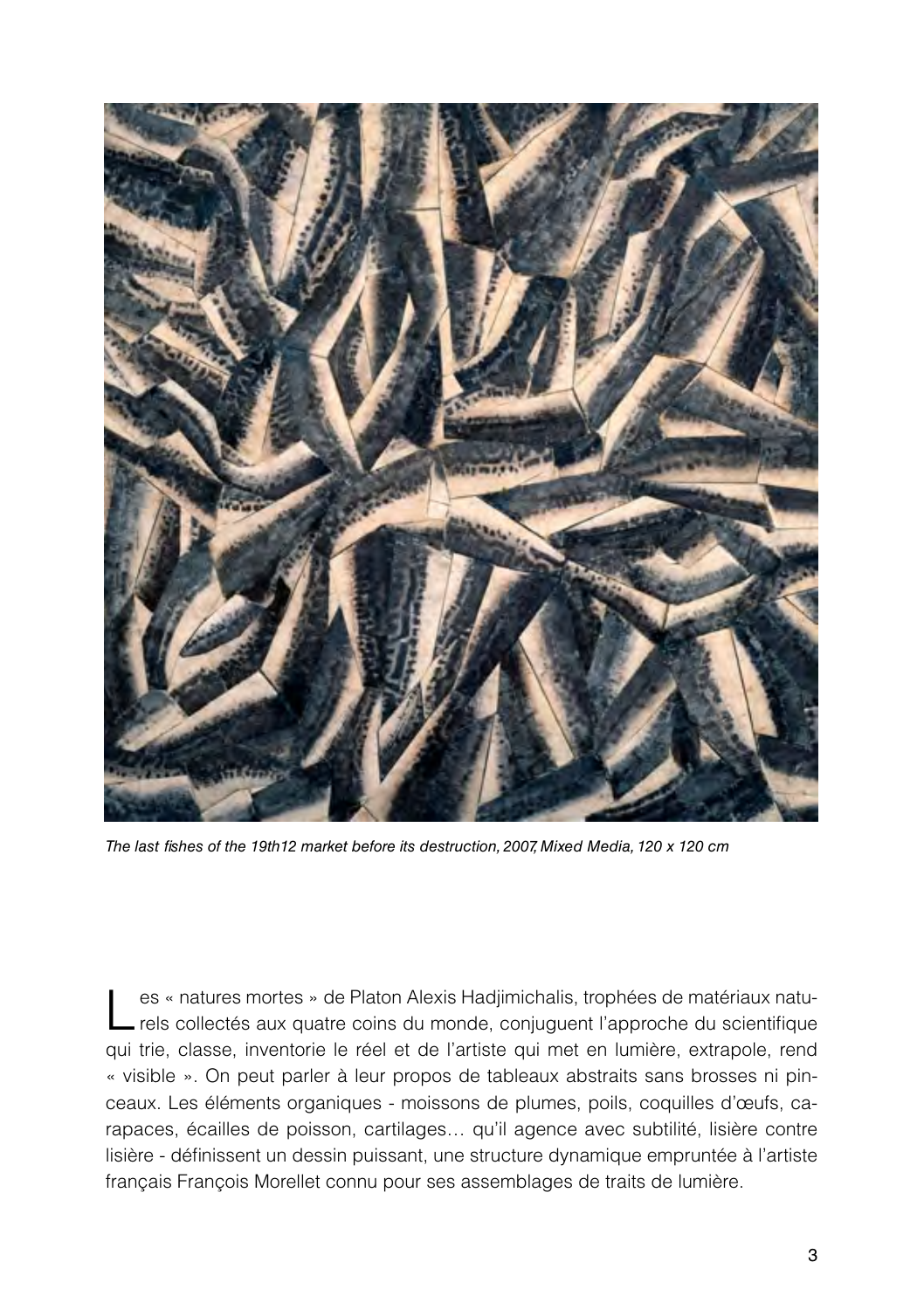Cette construction patiente, presqu'obsessionnelle, souvent géométrique, où la nature dévoile d'autant mieux son étrangeté que l'art s'empare d'elle, fait toute la richesse sémantique de l'œuvre. Elle révèle aussi en surprenantes juxtapositions l'infinie palette des couleurs, des motifs, des formes, des textures dont l'origine est parfois difficile à identifier du fait de leur agencement « pictural ». Monde où se côtoient le lisse, le lourd, le léger, le brillant, le pointu, le piquant, le moucheté, le duveteux, le tacheté, il renvoie à l'emprise du temps sur la matière et à la nostalgie active du plasticien face à la déconfiture de la planète.

Hadjimichalis raconte volontiers comment il vint à l'art de l'assemblage, un beau jour, en découvrant la beauté d'un lit de varech sur une plage à marée basse. Depuis, il va en répétant à travers ses œuvres que le plasticien n' « invente » rien, ou presque, que la créativité est là, dans la nature prodigue et curieuse, qu'il suffit de la « mettre en œuvre », ce qui n'est pas rien!, à travers les règnes et les éléments avec une préférence, grécité oblige, pour la mer et le ciel.

Tout un héritage porté par une fantaisie bien contemporaine et hardie se manifeste dans ces « mirabilia ». On pense aux cabinets de curiosité de jadis, aux Nouveaux Réalistes, contempteurs de la consommation, aux scarabées de Jan Fabre, aux végétaux de Bob Verschuren, à Gloria Friedmann qui met l'animal au premier plan de son système poético-critique.

Cette fascination pour la seconde vie des matériaux organiques se pimente aussi, chez l'artiste franco-grec, d'une pointe de sarcasme et d'humour bienvenus à l'égard du narcissisme des modernes et des contemporains qui ont cru découvrir la lune et continuent à le croire bien à tort… **Danièle Gillemon**



*Sushis du Mékong, 2008, mixed media, 120 x 120 cm*



*The green shrimp and her friend with the blue eyes during a ten day trip with Brice, 2008, Mixed Media, 120 x 120 cm*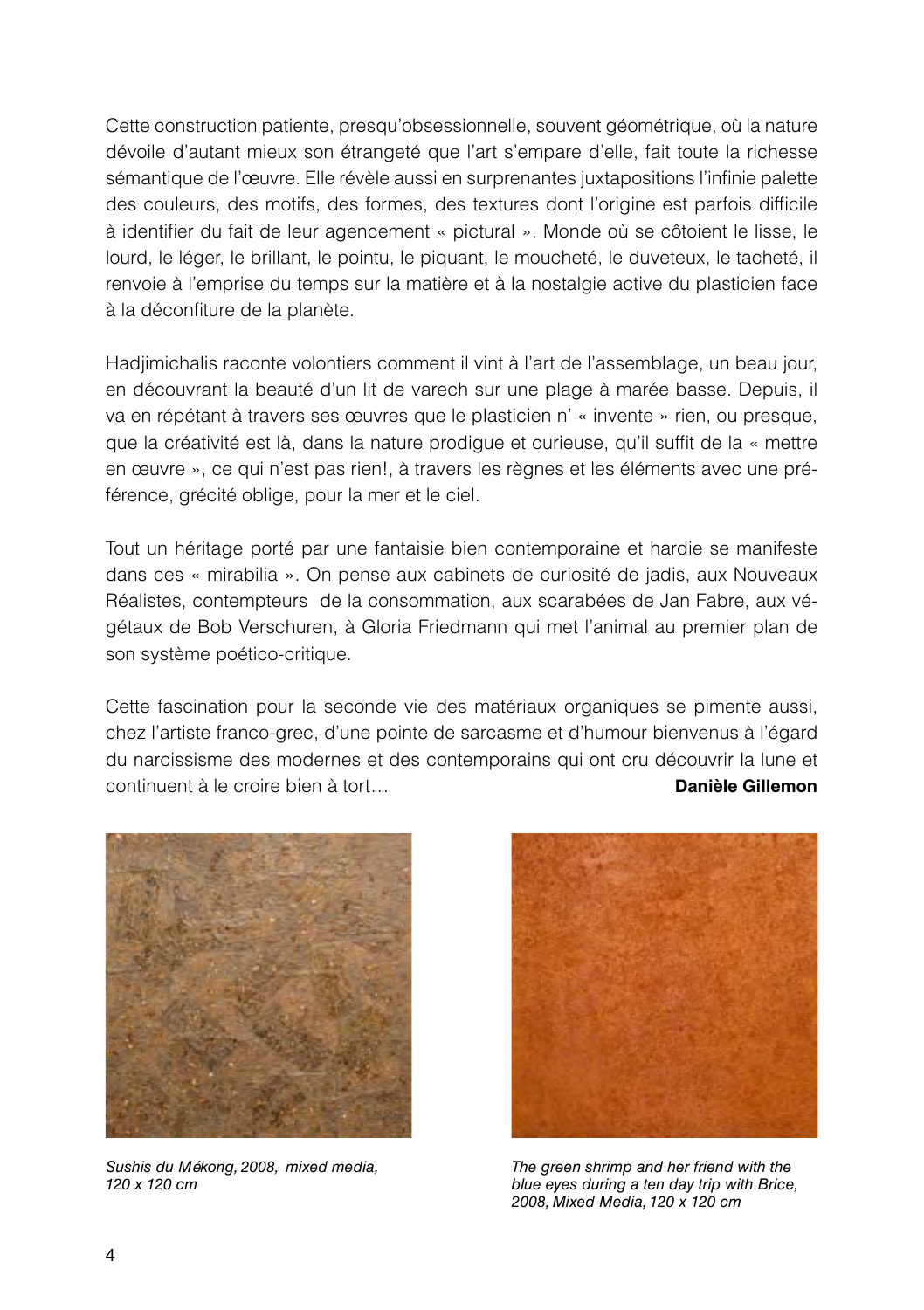

*Red rocks by Platon H., 2007, Mixed Media, 120 x 92 cm*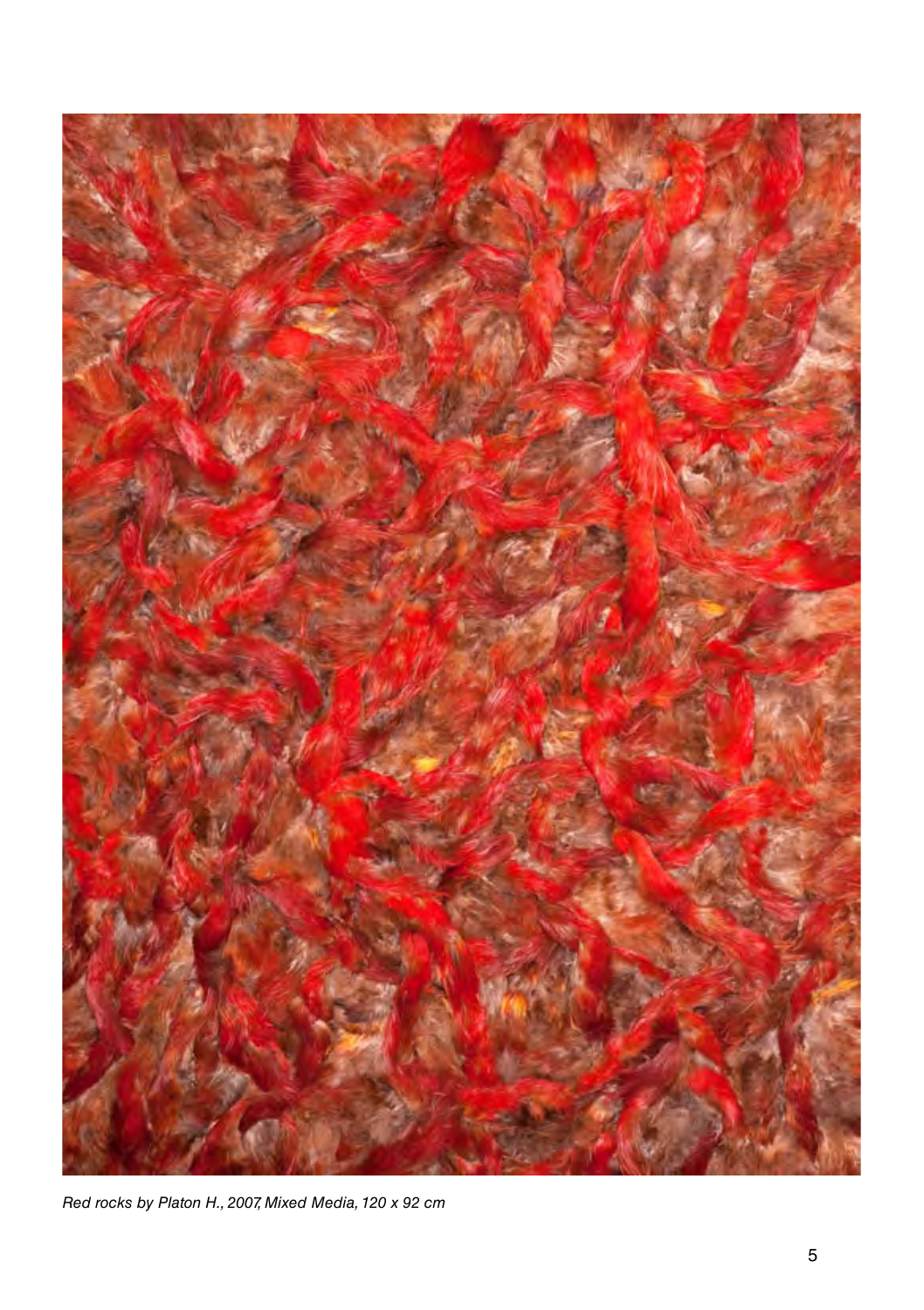

*Vol en dessous d'un nid d'autruche, 2003, Mixed Media, 128 x 136 cm*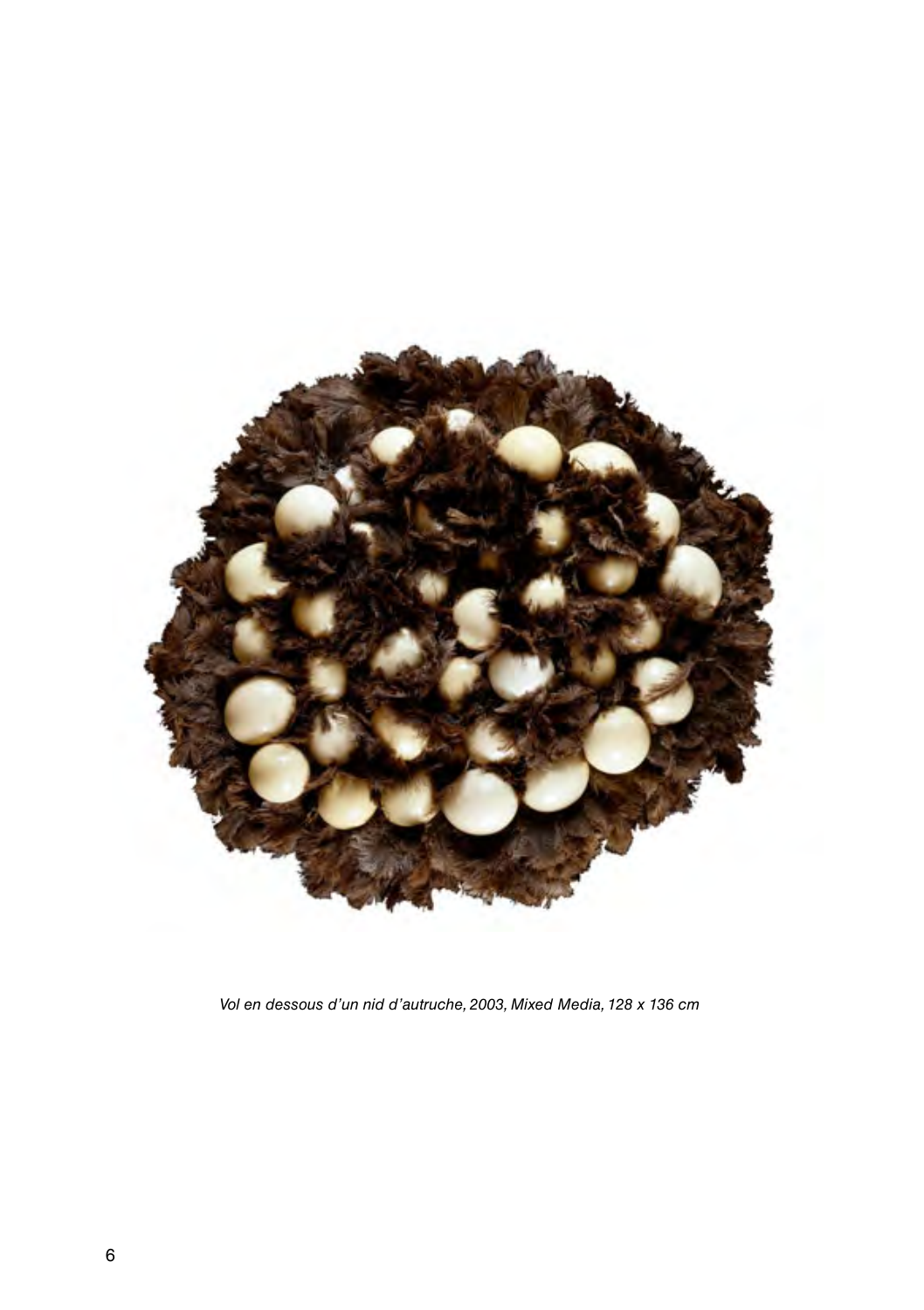

*La toile d'araignée des actias luna, 2009, Mixed Media, 120 x 120 cm*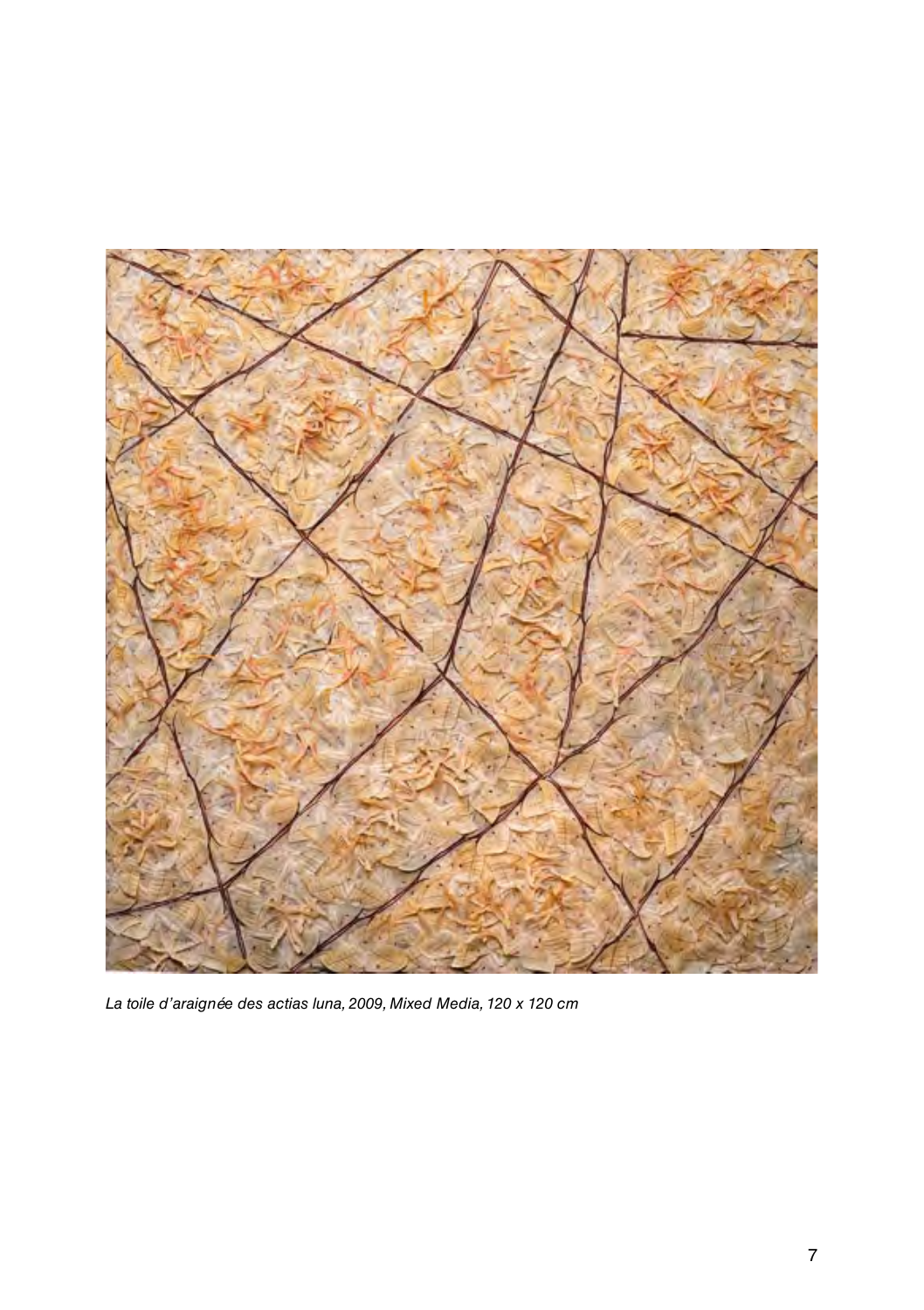

*Aurocaria Heterophylla en ligne, 2009, Mixed Media, 120 x 120 cm*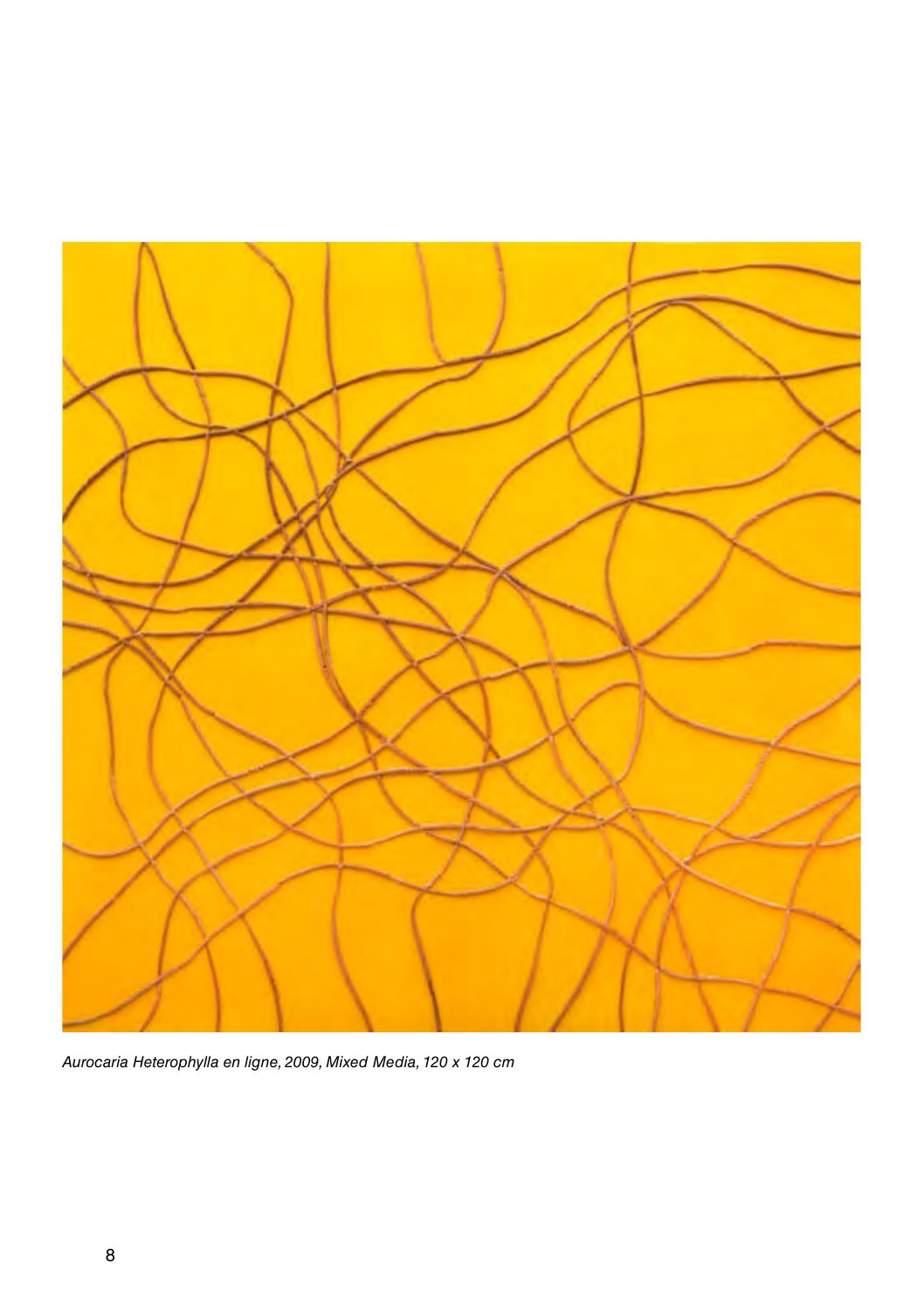#### **De stillevens van Platon**

e stillevens van Platon Alexis Hadjimichalis (in het Frans 'natures mortes') zijn samengesteld uit natuurlijke materialen, over de ganse wereld verzameld. Zij zijn zowel het resultaat van de aanpak van de wetenschapper die elementen van de zichtbare werkelijkheid sorteert, ordent en inventariseert, als het werk van een kunstenaar die wil uitlichten, extrapoleren en zichtbaar maken. Men kan hier gewagen van abstracte schilderijen, maar dan zonder borstel noch penseel. De organische elementen veren, haartjes, eierschalen, pantsers, visschubben, kraakbeen,... - die hij op subtiele wijze zij aan zij aanbrengt, vormen sterke tekeningen met dynamische structuren die ontleend lijken aan de Franse kunstenaar François Morellet, bekend om zijn assemblages met lichtstralen.

Deze geduldige, bijna obsessionele manier van opbouwen, vaak in geometrische patronen, maakt de hele semantische rijkdom van dit oeuvre uit. Hier toont de natuur haar vreemdste verschijningsvormen, terwijl de Kunst ze zich eigen maakt. Hier verschijnt ook, binnen deze verrassende opeenstapelingen, een ongemeen rijk kleurenpalet, alsook motieven, vormen en texturen waarvan de oorsprong soms moeilijk te situeren valt. Gevolg van het 'picturaal' aanwenden ervan. Hier ontstaat een wereld waarin zwaar met vederlicht, stekelig met donzig, glad met gevlekt gepaard gaan, verwijzend naar de meedogenloze greep van de tijd op de materie. Met de kunstenaar als actieve nostalgicus tegenover de teloorgang van onze planeet.

Hadjimichalis vertelt graag hoe hij op een mooie dag tot de assemblagekunst kwam bij het ontdekken van de schoonheid van bundels zeewier op het strand. Sindsdien stelt zijn werk dat de kunstenaar niets uitvindt, of toch zo weinig. De creativiteit ligt voor het grijpen, aanwezig in deze rijke en vreemde natuur. Het volstaat die 'te werk te stellen' - niet niets, natuurlijk! - waarbij, als goede Griek, zijn voorkeur uitgaat naar de zee en de hemel.

Gedreven door een heel eigentijdse fantasie, schrijven deze 'mirabilia' zich nochtans in in een lange artistieke traditie, waarbij men uiteraard eerst denkt aan de 17deeeuwse 'rariteytcaemers', maar ook aan de Nouveaux Réalistes, de kevers van Jan Fabre of de vegetale installaties van Bob Verschueren en het werk van Gloria Friedmann die dieren centraal stelt in haar poetisch-critisch systeem.

Deze fascinatie voor het tweede leven van organische materialen wordt bij de Frans-Griekse kunstenaar gekruid met een vleugje sarcasme en humor. Een welkome verademing bij het narcisme van de moderne of hedendaagse artiesten die de maan dachten (en vaak nóg denken) uitgevonden te hebben. **Yves de Vresse**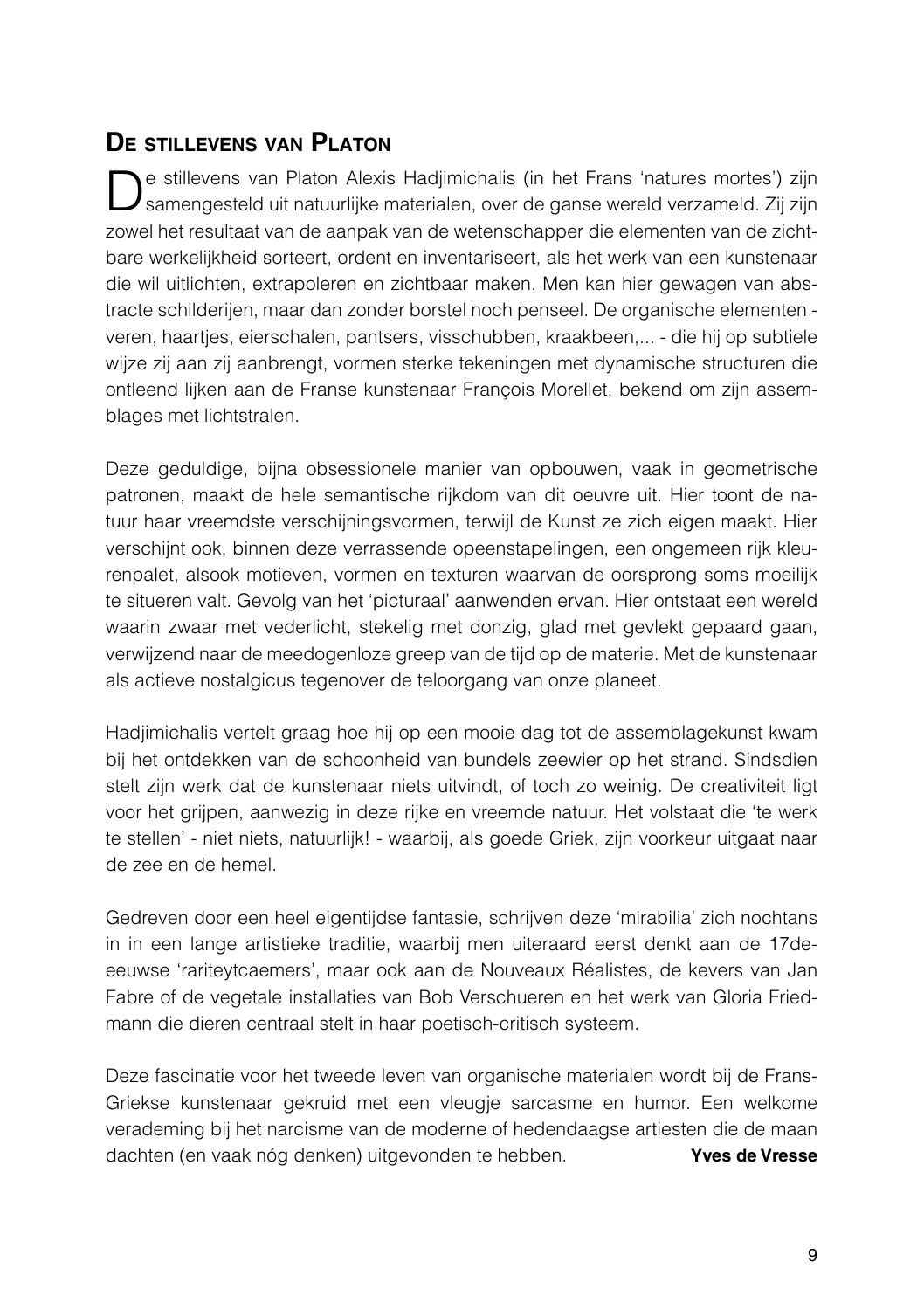

*Imperial beans on line, 2009, Mixed Media, 121 x 91 cm*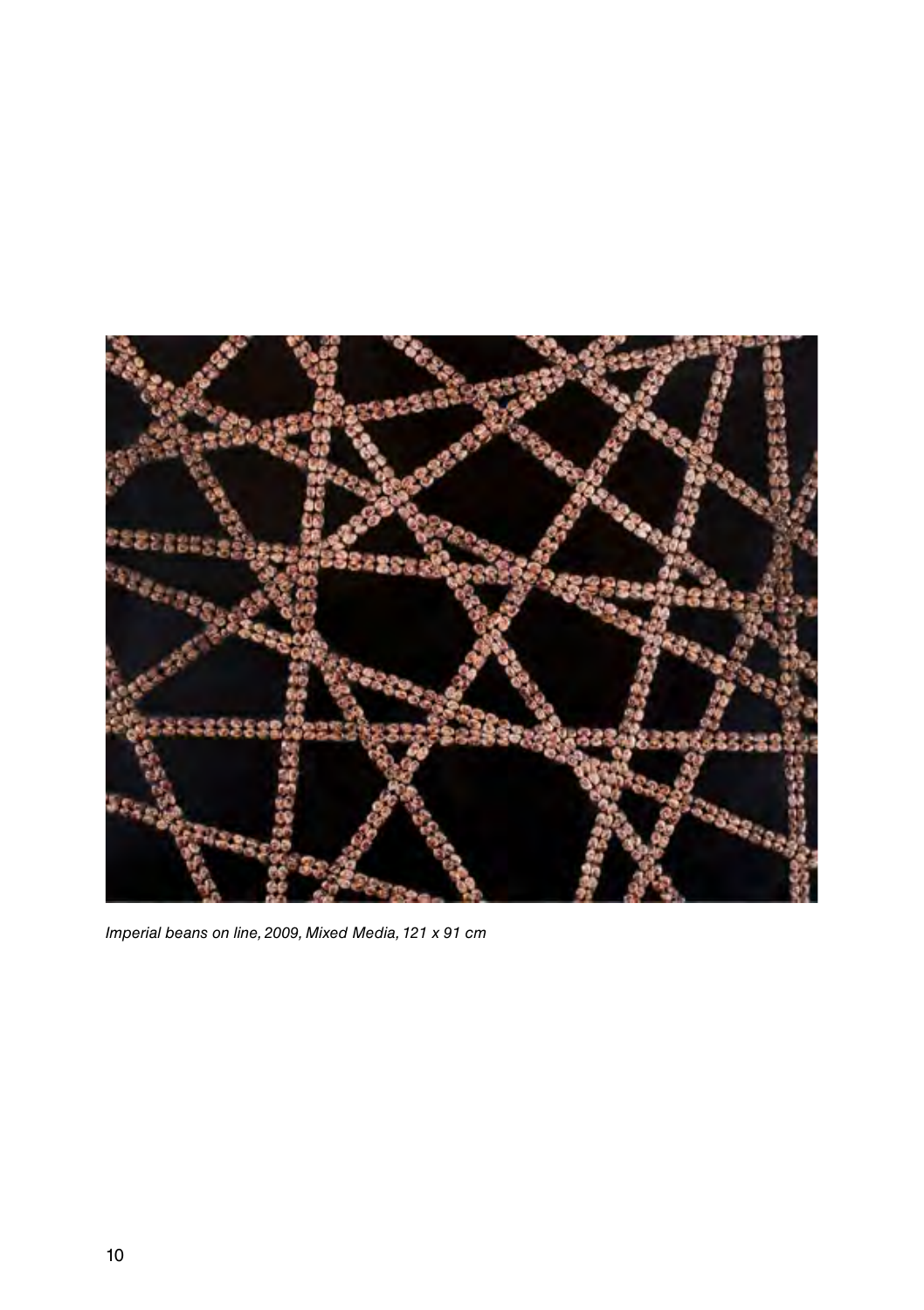#### **Platon's still lives**

kin to trophies made of natural materials gathered from the four corners of the world, the still lives of Platon Alexis Hadjimichalis bring together a scientist's meticulousness in listing, sorting and arranging with the artist's creative extrapolations which render visible the unseen within these materials. We could call his works abstract paintings made without brushes. Organic elements such as feathers, animal hairs, egg shells, fish scales or bones, are subtly matched to cover entire surfaces to produce a powerful design, a dynamic structure borrowed from François Morellet, a French artist known for sculptures assembled from neon light-tubes.

Bordering on the obsessional, this very patient and often geometric process allows nature to better reveal its most unexpected aspects through being captured by art. This is what gives the work its semantic richness. The bizarre juxtapositions also reveal the infinite range of colours, patterns, shapes and textures whose origins are often hard to determine due to their «pictorial» arrangement. We are brought into a world which combines the smooth, the heavy, the brilliant, the light, the sharp, the spicy, the flecked, the downy, the spotted... It refers to the influence of time upon matter and to the active nostalgia of the plastician contemplating the planet's collapse/bankruptcy.

Hadjimichalis recounts that he came to practise the art of «assembling» the day he discovered the beauty of a kelp bed on a beach at low tide. Since then, he goes on repeating through his works that the artist invents nothing, or almost; that creativity lies within nature's own strangeness and prodigality. All that is needed is to «activate» it, no mean task itself, and so he does through the flora, fauna and the elements, with a preference —his Greekness obliging— for the sea and the sky.

A legacy carried by a very contemporary and bold imagination is evident in these modern «mirabilia». One is reminded of the curiosity cabinets of old, of the New Realists, despisers of consumption, of Jan Fabre and his beetles, of the plants of Bob Verschuren, of Gloria Friedmann who puts the animal on the foreground of her poetic-critical system.

This fascination with the second life of organic materials is spiced by the Graeco-French artist's sense of sarcasm and humour which are a welcome counterpoint to the modern and contemporary narcissists who believed they had discovered the moon and, quite wrongly, continue to believe it. **Danièle Gillemon**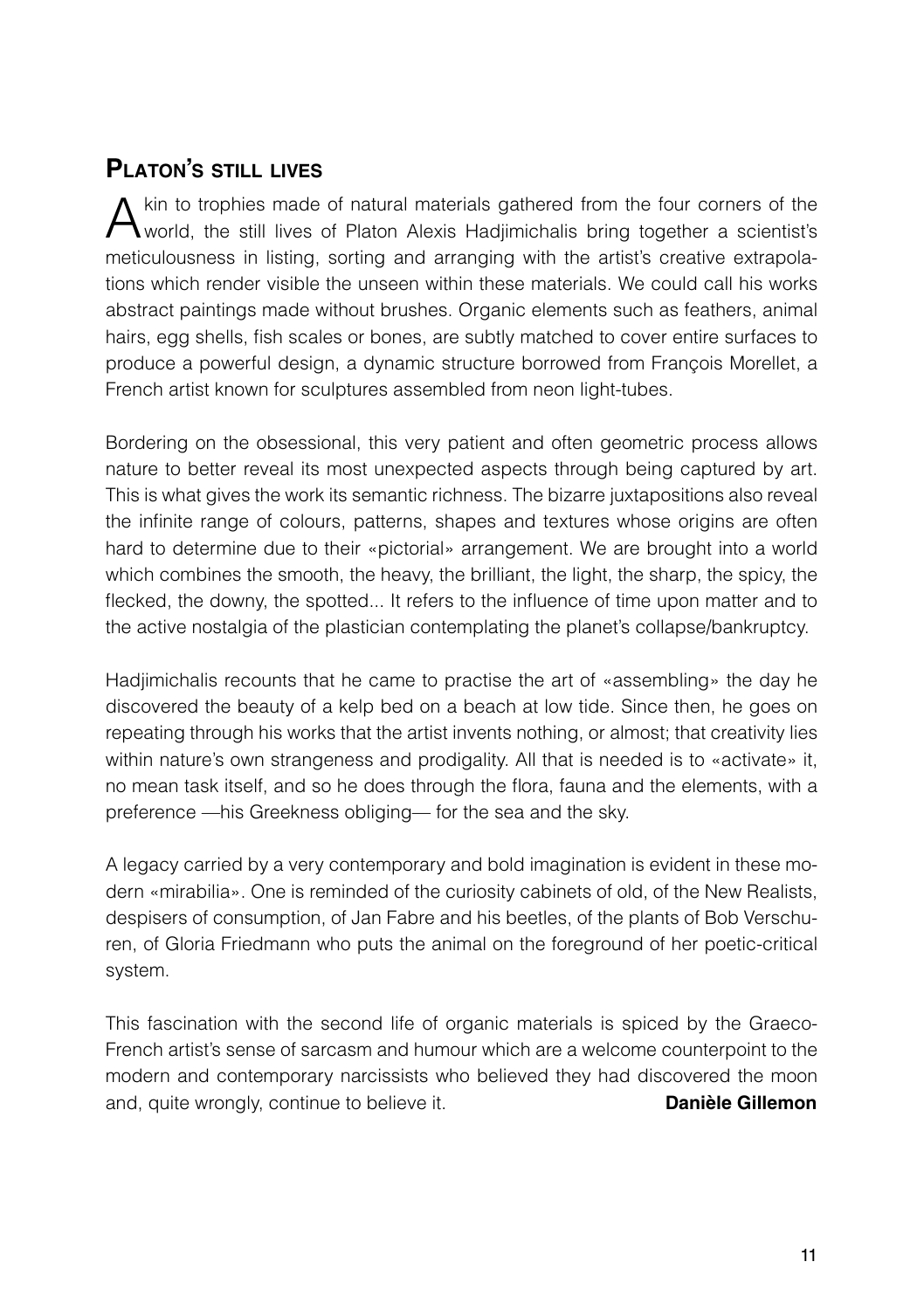

*Cycladic idol trying to find nirvana, 2008, Mixed Media, 120 x 120 cm*

#### **Platon Hadjimichalis**

Platon H. was born in Paris in 1950. He comes from a three generations artistic family and was brought up in French and Greek cultural and intellectual milieus. In the circles where his parents (an architect and an archaeologist) moved in, he grew up among artists of different nationalities who were living and working in Paris and Athens between 1950 and 1970. All these people surrounded Platon H. from an early age with their ideas and creativity, shaping his personality and art. Without him realizing it at the time, they were his teachers along with his father who taught him how to 'use his hands' and made him familiar with construction and building materials. As a regular visitor to the French Archaeological School in Greece he became familiar with ancient walls assemblage, mosaics, floors and with aesthetics in general.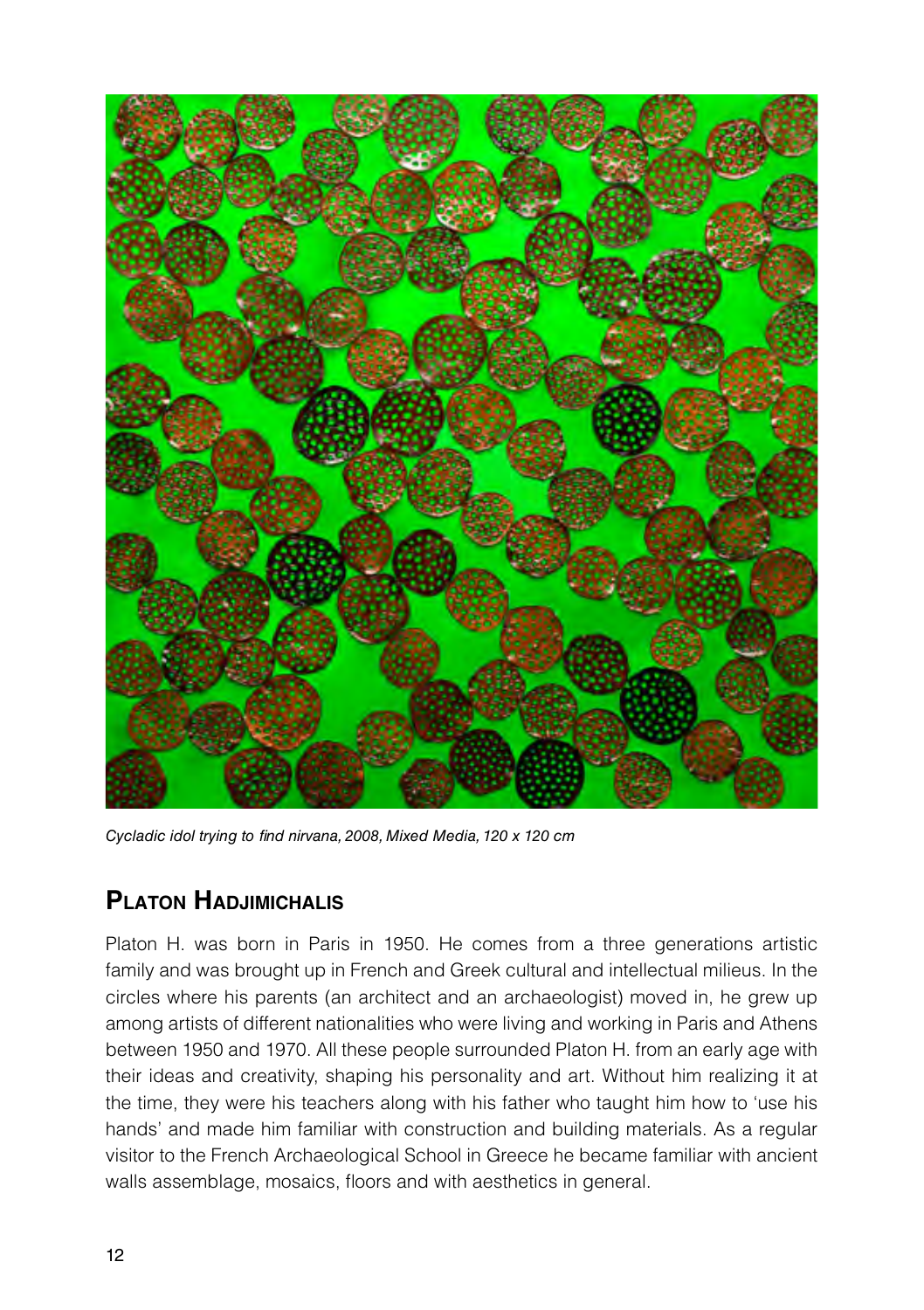He started painting in the '70s, very much influenced by Francois Morellet and Vasarely. The "structure", the "hazard", and the "games" played an essential role in the construction of his surfaces. The idea of organising chaos came from playing Mikado and constructing puzzles.

In parallel with his work as a Greek civil servant, Platon H. started creating organic surfaces in the 1980's, inspired by Normandy's seaweeds after a low tide. Sea, Earth and Sky (Thallassa, Gaia, Ouranos) are his building blocks and source of inspiration.

Using timeless organic media. Platon H. directs our attention to natural materials that we usually take for granted and pass by without noticing. In this way he creates a strong link between the past and the present, giving life to "nature morte" not by trying to imitate Nature, but by revealing its contemporary abstract aspects in it.

He exhibited his art work in London at Derek Johns Gallery, 12 Duke Street, St. James's in 2004 and in Paris at Deyrolle's Gallery in 2007. He also participated, at a US group exhibition the "Natura Selection 2.0" at Dakota State University in 2011.



*Roues de bicyclettes, 2004, Mixed Media, 95 x 75 cm*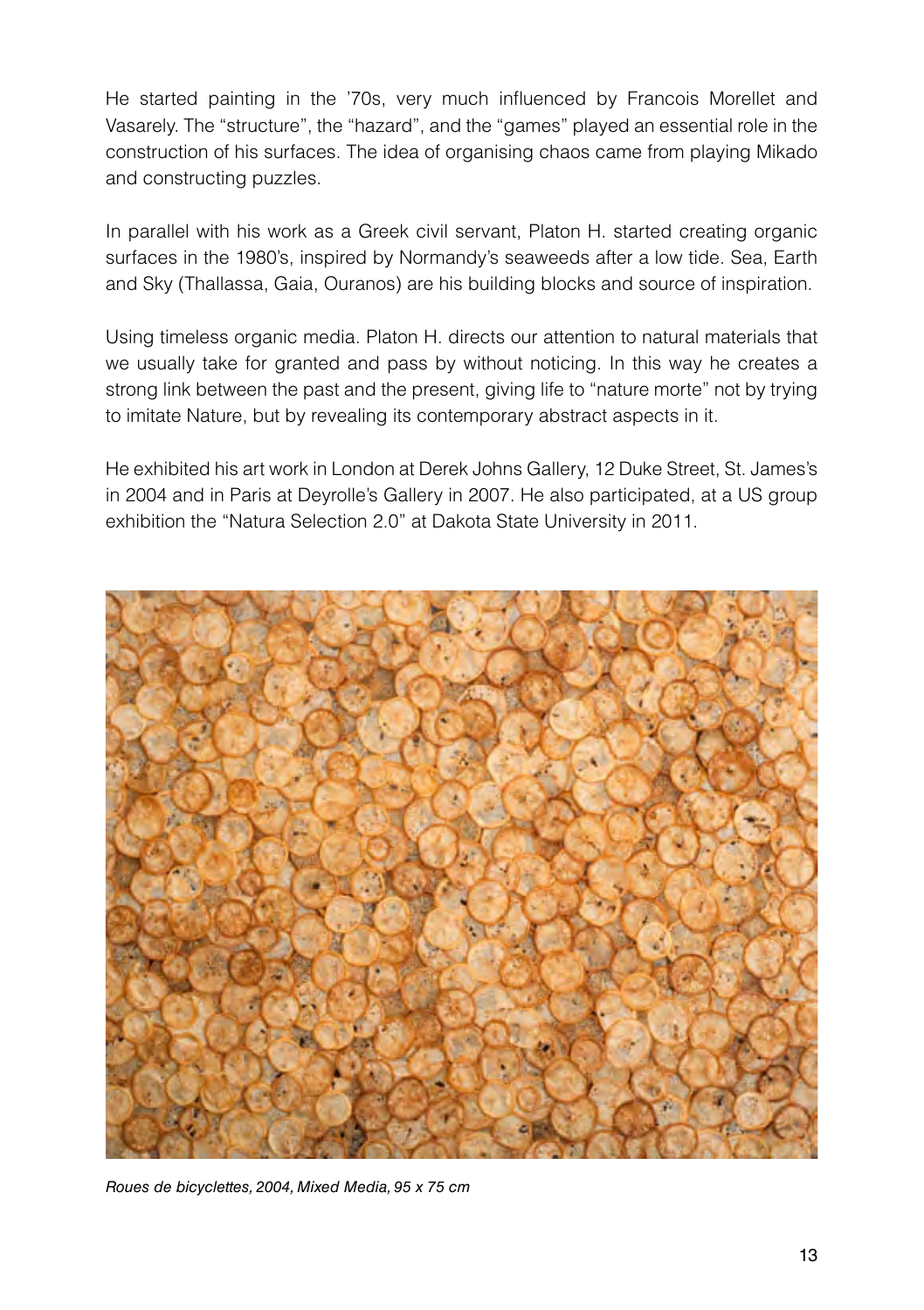



## **GREEK ARTISTS' FIGURATION** 17.11.2011 - 31.12.2011 First floor

JANNIS PSYCHOPEDIS - FALIS LEON C.KALFAS - A.FASSIANOS - C.TSOCLIS





*Costas Tsoclis Costas Tsoclis*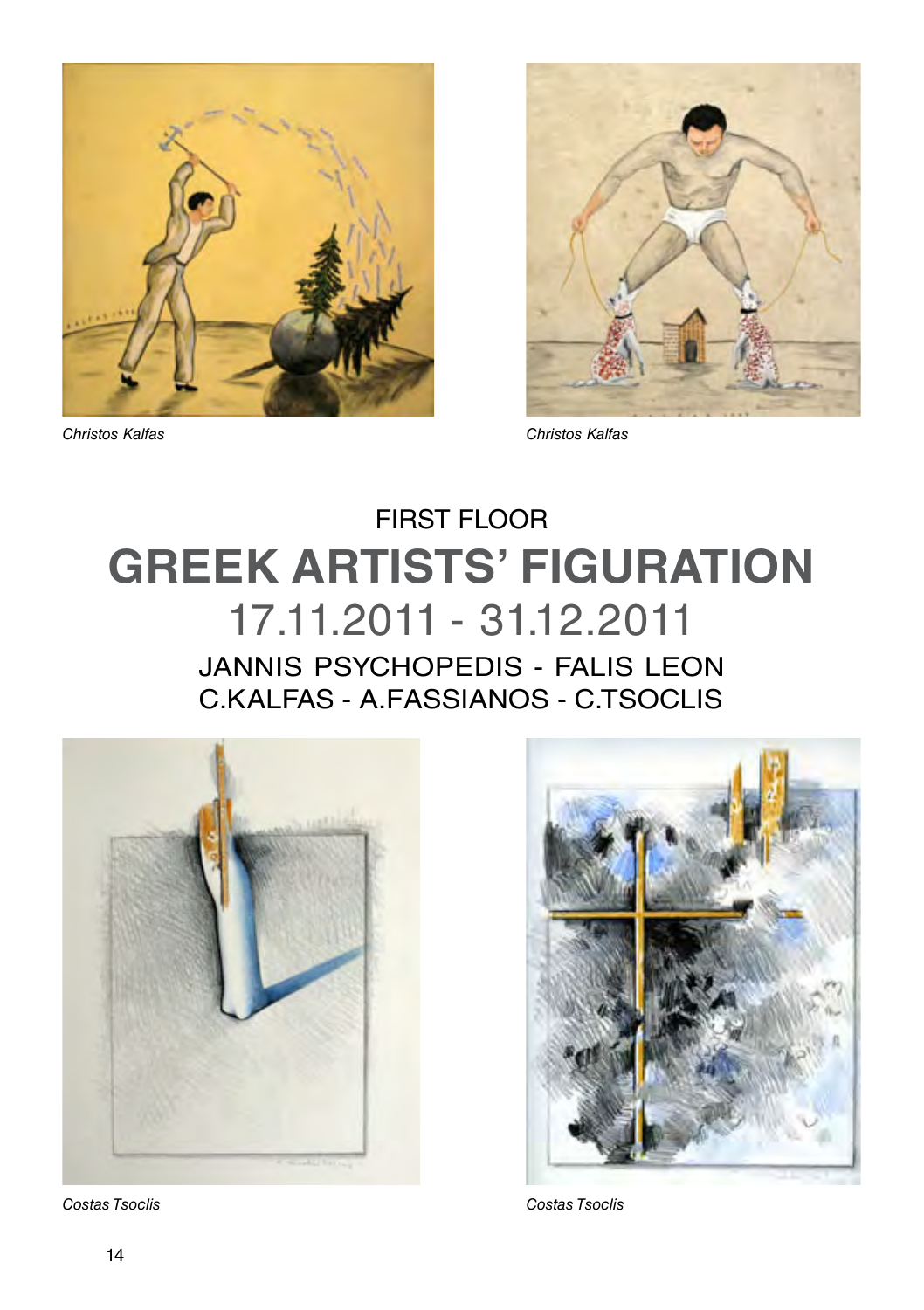